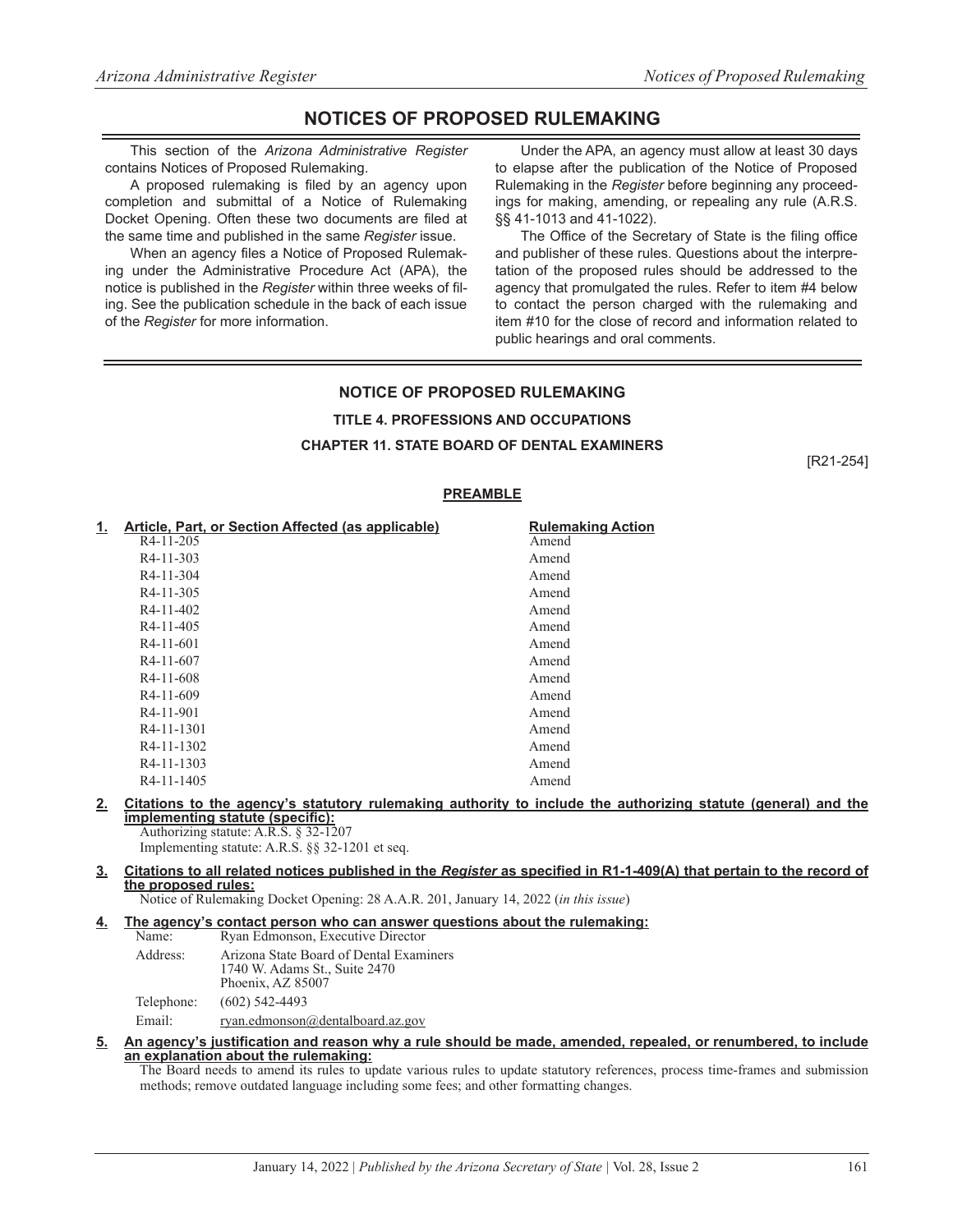- **6. A reference to any study relevant to the rule that the agency reviewed and proposes either to rely on or not rely on in its evaluation of or justification for the rule, where the public may obtain or review each study, all data underlying each study, and any analysis of each study and other supporting material.** None
- **7. A showing of good cause why the rulemaking is necessary to promote a statewide interest if the rulemaking will diminish a previous grant of authority of a political subdivision of this state:** Not applicable

#### **8. The preliminary summary of the economic, small business, and consumer impact:**

There is little to no economic, small business, or consumer impact, other than the cost to the Board to prepare the rule package, because the rulemaking simply clarifies statutory requirements that already exist. There may be some economic impact to licensees with regard to how they may submit forms and fees to the Board and how the Board processes forms and fees. However, the Board believes the submission requirements are necessary to ensure the licensees have met the statutory requirements to practice safely. Thus, the rules are the least burdensome while still achieving their objective and the economic impact is minimized.

**9. The agency's contact person who can answer questions about the economic, small business, and consumer impact statement:**

| Name:      | Ryan Edmonson, Executive Director                                                             |
|------------|-----------------------------------------------------------------------------------------------|
| Address:   | Arizona State Board of Dental Examiners<br>1740 W. Adams St., Suite 2470<br>Phoenix, AZ 85007 |
| Telephone: | $(602)$ 542-4493                                                                              |
| Email:     | ryan.edmonson@dentalboard.az.gov                                                              |

**10. The time, place and nature of the proceedings to make, amend, repeal, or renumber the rule, or if no proceeding is scheduled, where, when, and how persons may request an oral proceeding on the proposed rule:** held as follows:

| An oral proceeding regarding the proposed rules will be f |                                         |  |  |  |
|-----------------------------------------------------------|-----------------------------------------|--|--|--|
| Date:                                                     | February 15, 2022                       |  |  |  |
| Time:                                                     | $3:00$ p.m.                             |  |  |  |
| Location:                                                 | Arizona State Board of Dental Examiners |  |  |  |
|                                                           | 1740 W. Adams St., Suite 2470           |  |  |  |
|                                                           | Phoenix, AZ 85007                       |  |  |  |
|                                                           |                                         |  |  |  |

**11. All agencies shall list other matters prescribed by statute applicable to the specific agency or to any specific rule or class of rules. Additionally, an agency subject to Council review under A.R.S. §§ 41-1052 and 41-1055 shall respond to the following questions:**

None

**a. Whether the rule requires a permit, whether a general permit is used and if not, the reasons why a general permit is not used:**

The Board issues general permits to licensees who meet the criteria established in statute and rule.

- **b. Whether a federal law is applicable to the subject of the rule, whether the rule is more stringent than federal law, and if so, citation to the statutory authority to exceed the requirements of federal law:** Not applicable
- **c. Whether a person submitted an analysis to the agency that compares the rule's impact on the competitiveness of business in this state to the impact on business in other states:** No analysis was submitted.

#### **12. A list of incorporated by reference material as specified in A.R.S. § 41-1028 and its location in the rules:** None

# **13. The full text of the rules follows:**

# **TITLE 4. PROFESSIONS AND OCCUPATIONS**

# **CHAPTER 11. STATE BOARD OF DENTAL EXAMINERS**

# **ARTICLE 2. LICENSURE BY CREDENTIAL**

Section

R4-11-205. Application for Dental Assistant Radiography Certification by Credential

# **ARTICLE 3. EXAMINATIONS, LICENSING QUALIFICATIONS, APPLICATION AND RENEWAL, TIME-FRAMES**

Section<br> $R4-11-303$ . Application Processing Procedures: Issuance, Denial, and Renewal of Dental Licenses, Restricted Permits, Dental Hygiene Licenses, Dental Consultant Licenses, Denturist Certificates, Drug or Device Dispensing Registrations, Business Entity Registration and Mobile Dental Facility and Portable Dental Unit Permit R4-11-304. Application Processing Procedures: Issuance and Denial of Dental Assistant Certificates Radiography Certification by Credential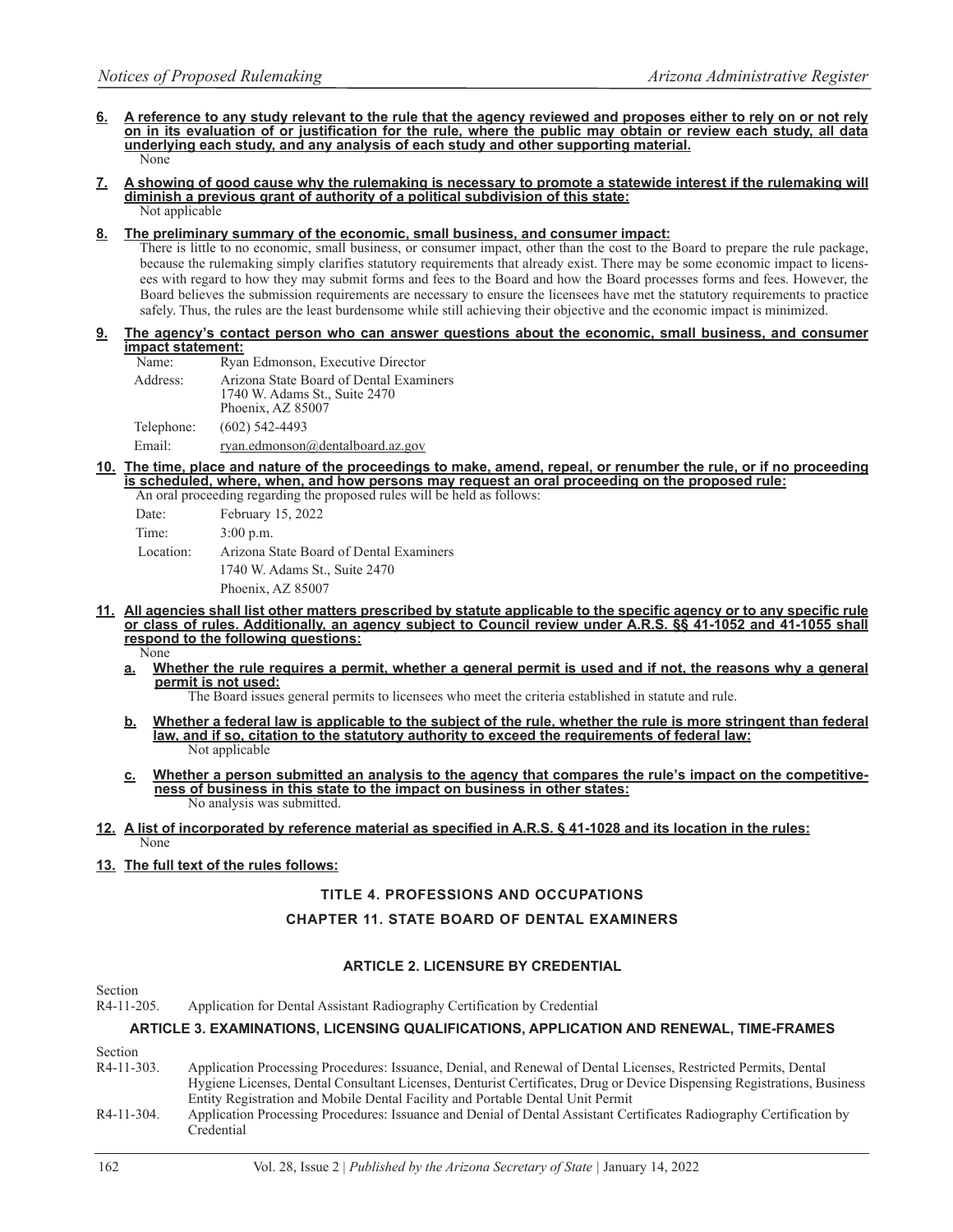R4-11-305. Application Processing Procedures: Issuance, Denial, and Renewal of General Anesthesia and Deep Sedation Permits, Parenteral Sedation Permits, Oral Sedation Permits, and Permit to Employ a Physician Anesthesiologist or CRNA Certified Registered Nurse Anesthetist

# **ARTICLE 4. FEES**

#### Section

R4-11-402. Retired or Disabled Licensure Renewal Fee

R4-11-405. Charges for Board Services

# **ARTICLE 6. DENTAL HYGIENISTS**

- Section
- R4-11-601. Duties and Qualifications
- R4-11-607. Duties of the Dental Hygiene Committee
- R4-11-608. Dental Hygiene Consultants<br>R4-11-609. Affiliated Practice
- Affiliated Practice

# **ARTICLE 9. RESTRICTED PERMITS**

Section

Section

R4-11-901. Application for Restricted Permit

# **ARTICLE 13. GENERAL ANESTHESIA AND SEDATION**

| <b>SUCCION</b> |                                      |  |
|----------------|--------------------------------------|--|
| R4-11-1301.    | General Anesthesia and Deep Sedation |  |

- R4-11-1302. Parenteral Sedation
- R4-11-1303. Oral Sedation

# **ARTICLE 14. DISPENSING DRUGS AND DEVICES**

Section

R4-11-1405. Compliance

# **ARTICLE 2. LICENSURE BY CREDENTIAL**

#### **R4-11-205. Application for Dental Assistant Radiography Certification by Credential**

- **A.** An applicant for dental assistant radiography certification by credential shall provide to the Board a completed application, on a form furnished by the Board that contains the following information:
	- 1. A sworn statement of the applicant's eligibility, and
	- 2. A letter from the issuing institution of endorsement that verifies compliance with R4-11-204.
- **B.** Based upon review of information provided under subsection (A), the Board or its designee shall request that an applicant for dental assistant radiography certification by credential provide a copy of a certified document that indicates the reason for a name change if the applicant's documentation contains different names.

# **ARTICLE 3. EXAMINATIONS, LICENSING QUALIFICATIONS, APPLICATION AND RENEWAL, TIME-FRAMES**

**R4-11-303. Application Processing Procedures: Issuance, Denial, and Renewal of Dental Licenses, Restricted Permits, Dental Hygiene Licenses, Dental Consultant Licenses, Denturist Certificates, Drug or Device Dispensing Registrations, Business Entity Registration and Mobile Dental Facility and Portable Dental Unit Permits**

- **A.** The Board office shall complete an administrative completeness review within 24 30 calendar days of the date of receipt of an application for a license, certificate, permit, or registration.
	- 1. Within  $14-30$  calendar days of receiving an initial or renewal application for a dental license, restricted permit, dental hygiene license, dental consultant license, denturist certificate, drug dispensing registration, business entity Business Entity registration, mobile dental facility or portable dental unit permit, the Board office shall notify the applicant, in writing, whether the application package is complete or incomplete.
	- 2. If the application package is incomplete, the Board office shall provide the applicant with a written notice that includes a comprehensive list of the missing information. The 24-30 calendar day time-frame for the Board office to finish the administrative completeness review is suspended from the date the notice of incompleteness is served until the applicant provides the Board office with all missing information.
	- 3. If the Board office does not provide the applicant with notice regarding administrative completeness, the application package shall be deemed complete 24-30 calendar days after receipt by the Board office.
- **B.** An applicant with an incomplete application package shall submit all missing information within 60 calendar days of service of the notice of incompleteness.
- **C.** Upon receipt of all missing information, the Board office shall notify the applicant, in writing, within 10 30 calendar days, that the application package is complete. If an applicant fails to submit a complete application package within the time allowed in subsection (B), the Board office shall close the applicant's file. An applicant whose file is closed and who later wishes to obtain a license, certificate, permit, or registration shall apply again as required in R4-11-301.
- **D.** The Board shall not approve or deny an application until the applicant has fully complied with the requirements of A.A.C. Title 4, Chapter 11, Article 3.
- **E.** The Board shall complete a substantive review of the applicant's qualifications in no more than 90 calendar days from the date on which the administrative completeness review of an application package is complete.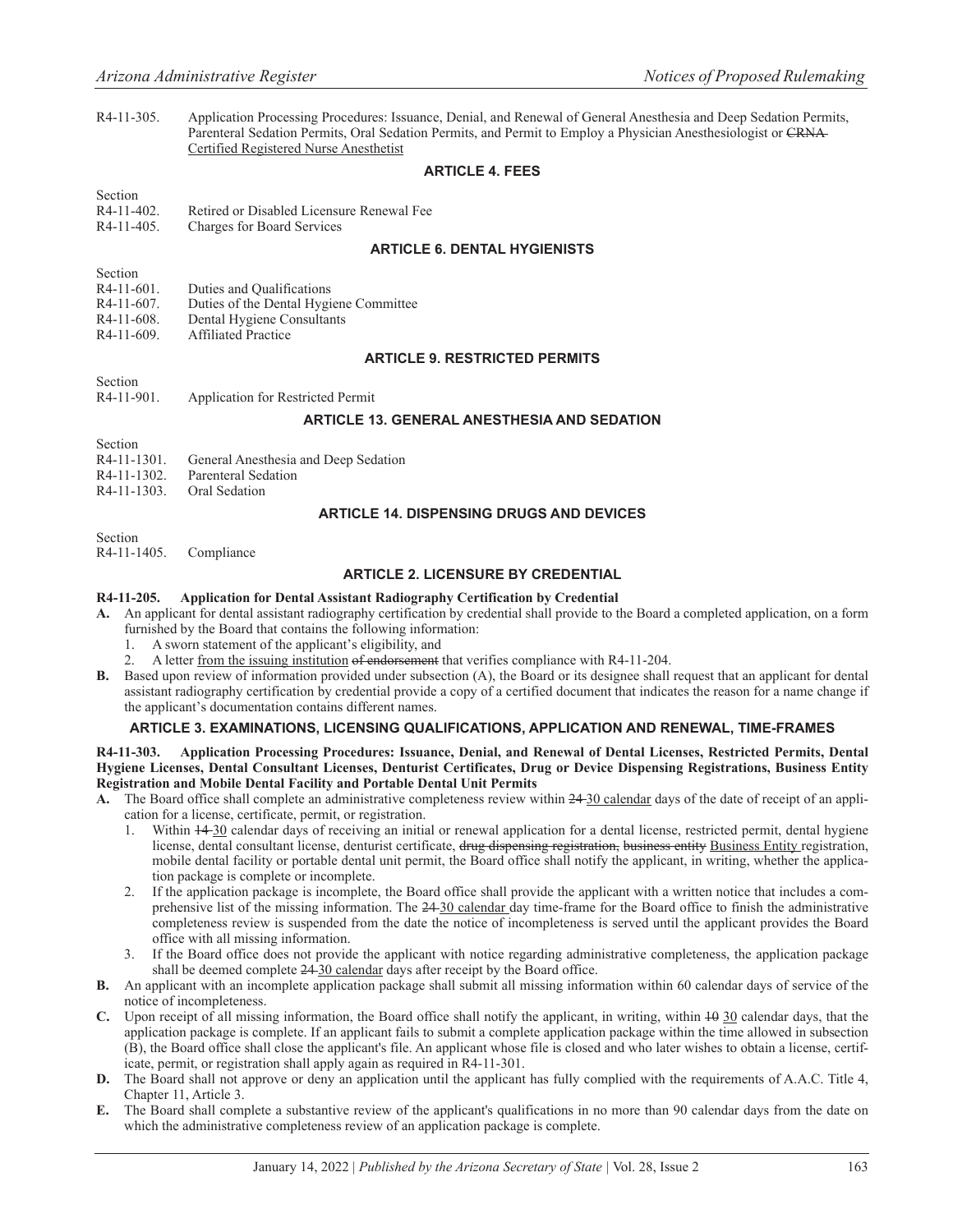- 1. If the Board finds an applicant to be eligible for a license, certificate, permit, or registration and grants the license, certificate, permit, or registration, the Board office shall notify the applicant in writing.
- 2. If the Board finds an applicant to be ineligible for a license, certificate, permit, or registration, the Board office shall issue a written notice of denial to the applicant that includes:
	- Each reason for the denial, with citations to the statutes or rules on which the denial is based;
	- b. The applicant's right to request a hearing on the denial, including the number of days the applicant has to file the request;
	- c. The applicant's right to request an informal settlement conference under A.R.S. § 41-1092.06; and
	- d. The name and telephone number of an agency contact person who can answer questions regarding the application process.
- 3. If the Board finds deficiencies during the substantive review of an application package, the Board office may issue a comprehensive written request to the applicant for additional documentation. An additional supplemental written request for information may be issued upon mutual agreement between the Board or Board office and the applicant.
- 4. The 90-day time-frame for a substantive review of an applicant's qualifications is suspended from the date of a written request for additional documentation until the date that all documentation is received. The applicant shall submit the additional documentation before the next regularly scheduled Board meeting.
- 5. If the applicant and the Board office mutually agree in writing, the 90-day substantive review time-frame may be extended once for no more than 28 days.
- **F.** The following time-frames apply for an initial or renewal application governed by this Section:
	- 1. Administrative completeness review time-frame: 24 30 calendar days.
	- 2. Substantive review time-frame: 90 calendar days.
	- 3. Overall time-frame:  $114 120$  calendar days.
- **G.** An applicant whose license is denied has a right to a hearing, an opportunity for rehearing, and, if the denial is upheld, may seek judicial review pursuant to A.R.S. Title 41, Chapter 6, Article 10, and A.R.S. Title 12, Chapter 7, Article 6.

# **R4-11-304. Application Processing Procedures: Issuance and Denial of Dental Assistant Certificates Radiography Certification by Credential**

- **A.** Within 14 30 calendar days of receiving an application from an applicant for a dental assistant radiography certification by credential, the Board or its designee shall notify the applicant, in writing, that the application package is complete or incomplete. If the package is incomplete, the notice shall specify what information is missing.
- **B.** An applicant with an incomplete application package shall supply the missing information within 60 calendar days from the date of the notice. If the applicant fails to do so, an applicant shall begin the application process anew.
- **C.** Upon receipt of all missing information, within 10 calendar days, the Board or its designee shall notify the applicant, in writing, that the application is complete.
- **D.** The Board or its designee shall not process an application until the applicant has fully complied with the requirements of this Article.
- **E.** The Board or its designee shall notify an applicant, in writing, whether the certificate is granted or denied, no later than 90 calendar days after the date of the notice advising the applicant that the package is complete.
- **F.** The notice of denial shall inform the applicant of the following:
	- 1. The reason for the denial, with a citation to the statute or rule which requires the applicant to pass the examination;
	- 2. The applicant's right to request a hearing on the denial, including the number of days the applicant has to file the request;
	- 3. The applicant's right to request an informal settlement conference under A.R.S. § 41-1092.06; and
	- 4. The name and telephone number of an agency contact person or a designee who can answer questions regarding the application process.
- **G.** The following time-frames apply for certificate applications governed by this Section:
	- 1. Administrative completeness review time-frame: 24 calendar days.
	- Substantive review time-frame: 90 calendar days.
	- 3. Overall time-frame: 114 calendar days.
- **H.** An applicant whose certificate is denied has a right to a hearing, an opportunity for rehearing, and, if the denial is upheld, may seek judicial review pursuant to A.R.S. Title 41, Chapter 6, Article 10, and A.R.S. Title 12, Chapter 7, Article 6.

#### **R4-11-305. Application Processing Procedures: Issuance, Denial, and Renewal of General Anesthesia and Deep Sedation Permits, Parenteral Sedation Permits, Oral Sedation Permits, and Permit to Employ a Physician Anesthesiologist or CRNA Certified Registered Nurse Anesthetist**

- **A.** The Board office shall complete an administrative completeness review within 24 days from the date of the receipt of an application for a permit.
	- 1. Within  $14-30$  calendar days of receiving an initial or renewal application for a general anesthesia General Anesthesia and deep sedation Deep Sedation permit, parenteral sedation permit, oral sedation Oral Sedation permit or permit to employ a physician anesthesiologist or CRNA Certified Registered Nurse Anesthetist the Board office shall notify the applicant, in writing, whether the application package is complete or incomplete.
	- 2. If the application package is incomplete, the Board office shall provide the applicant with a written notice that includes a comprehensive list of the missing information. The 24-day time-frame for the Board office to finish the administrative completeness review is suspended from the date the notice of incompleteness is served until the applicant provides the Board office with all missing information.
	- 3. If the Board office does not provide the applicant with notice regarding administrative completeness, the application package shall be deemed complete 24 days after receipt by the Board office.
- **B.** An applicant with an incomplete application package shall submit all missing information within 60 calendar days of service of the notice of incompleteness.
- **C.** Upon receipt of all missing information, the Board office shall notify the applicant, in writing, within 10 calendar days, that the application package is complete. If an applicant fails to submit a complete application package within the time allowed in subsection (B),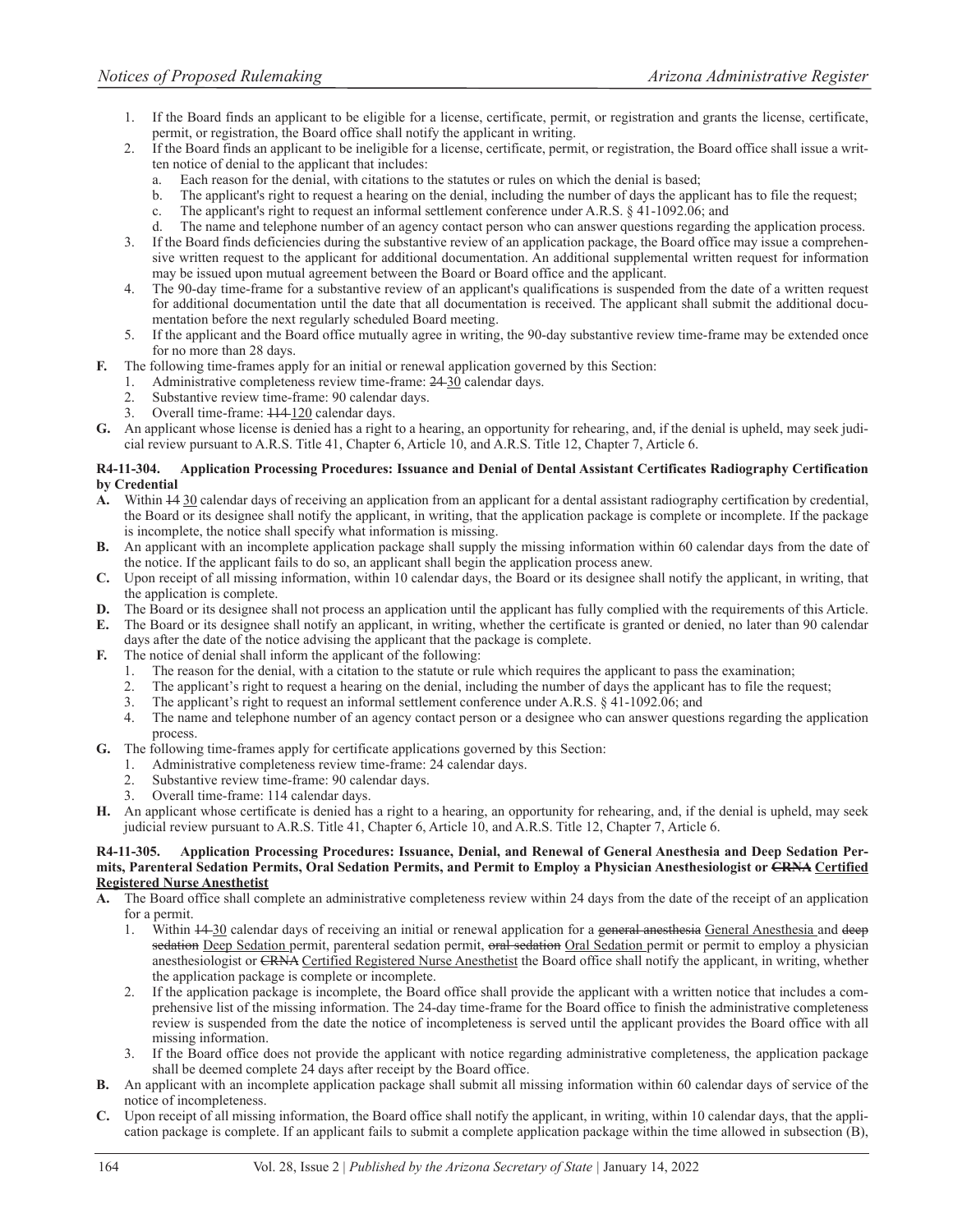the Board office shall close the applicant's file. An applicant whose file is closed and who later wishes to obtain a permit shall apply again as required in A.A.C. Title 4, Chapter 11, Article 13.

- **D.** The Board shall not approve or deny an application until the applicant has fully complied with the requirements of this Section and A.A.C. Title 4, Chapter 11, Article 13.
- **E.** The Board shall complete a substantive review of the applicant's qualifications in no more than 120 calendar days from the date on which the administrative completeness review of an application package is complete.
	- 1. If the Board finds an applicant to be eligible for a permit and grants the permit, the Board office shall notify the applicant in writing.
	- 2. If the Board finds an applicant to be ineligible for a permit, the Board office shall issue a written notice of denial to the applicant that includes:
		- a. Each reason for the denial, with citations to the statutes or rules on which the denial is based;
		- b. The applicant's right to request a hearing on the denial, including the number of days the applicant has to file the request;
		- c. The applicant's right to request an informal settlement conference under A.R.S. § 41-1092.06; and
		- d. The name and telephone number of an agency contact person who can answer questions regarding the application process.
	- 3. If the Board finds deficiencies during the substantive review of an application package, the Board office shall issue a comprehensive written request to the applicant for additional documentation.
	- 4. The 120-day time-frame for a substantive review of an applicant's qualifications is suspended from the date of a written request for additional documentation until the date that all documentation is received.
	- 5. If the applicant and the Board office mutually agree in writing, the 120-day substantive review time-frame may be extended once for no more than 36 days.
- **F.** The following time-frames apply for an initial or renewal application governed by this Section:
	- 1. Administrative completeness review time-frame: 24 calendar days.
	- 2. Substantive review time-frame: 120 calendar days.
	- 3. Overall time-frame: 144 calendar days.

# **ARTICLE 4. FEES**

# **R4-11-402. Business Entity Fees**

As expressly authorized under A.R.S. § 32-1213, the Board establishes and shall collect the following fees from a Business Entity offering dental services paid by credit card on the Board's website or by money order or cashier's check:

- 1. Initial triennial registration, \$300 per location;
- 2. Renewal of triennial registration, \$300 per location; and
- 3. Late triennial registration renewal, \$100 per location in addition to the fee under subsection (2).

# **R4-11-405. Charges for Board Services**

The Board shall charge the following fees for the services provided paid by credit card on the Board's website or by money order or cashier's check:

- 1. Duplicate license: \$25;
- 2. Duplicate certificate: \$25;
- 3. License verification:
	- a. For licensee: \$25; and
	- b. For non-licensee: \$5;
- 4. Copy of audio recording: \$10;
- 5. Photocopies (per page): \$.25;
- 6. Mailing lists of Licensees in digital format: \$100
	- a. Dentists:
		- i. In-state licensees paper or labels: \$150;
		- ii. All licensees paper or labels: \$175; and
		- iii. Mailing list in digital format: \$100;
	- b. Dental hygienists:
		- i. In-state licensees paper or labels: \$150;
		- ii. All licensees paper or labels: \$175; and
		- iii. Mailing list in digital format: \$100; and
		- Denturists: All certificate holders paper, labels, or digital format: \$5; and
- 7. Board meeting agendas and minutes (mailed directly to consumer):
	- a. Agendas and minutes: \$75 for 12 months;
	- b. Agendas only: \$25 for 12 months; and
	- c. Minutes only: \$50 for 12 months.

# **ARTICLE 6. DENTAL HYGIENISTS**

#### **R4-11-601. Duties and Qualifications**

- A. A dental hygienist may apply preventative and therapeutic agents-Preventative and Therapeutic Agents under the general supervision of a licensed dentist.
- **B.** A dental hygienist may perform a procedure not specifically authorized by A.R.S. § 32-1281 when all of the following conditions are satisfied:
	- 1. The procedure is recommended or prescribed by the supervising dentist;
	- 2. The dental hygienist has received instruction, training, or education to perform the procedure in a safe manner; and
	- 3. The procedure is performed under the general supervision of a licensed dentist.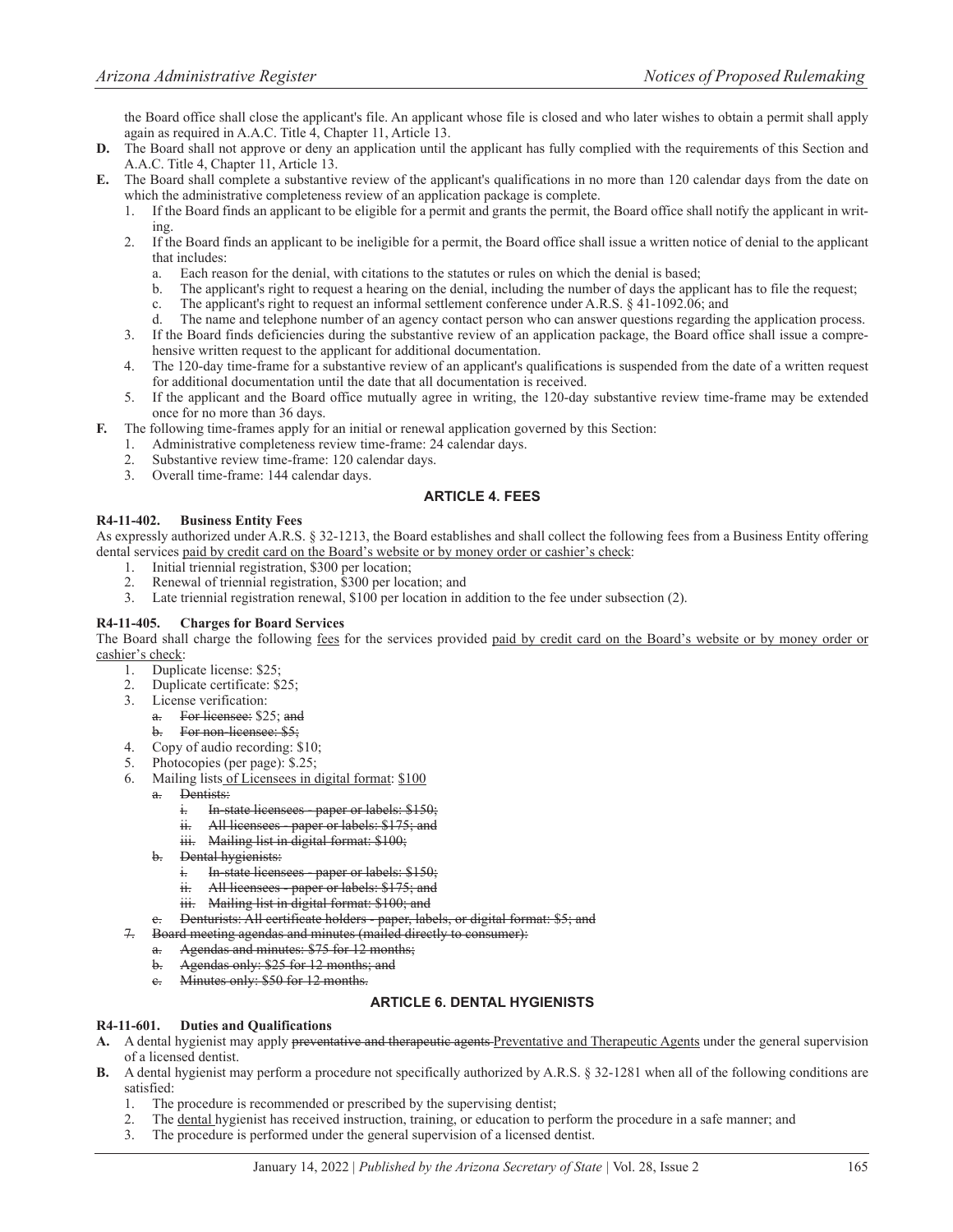- C. The Board shall ensure that a dental hygienist is qualified to administer local anesthesia Local Anesthesia and nitrous oxide analgesia Nitrous Oxide Analgesia as authorized by A.R.S. § 32-1281(F)(1) and (2), by requiring evidence that the dental hygienist has completed courses in techniques taught at a recognized dental hygiene school or recognized dental school, as defined in A.R.S. §  $32-1201(16)$  and  $(17)$ , that consist of a minimum of 36 clock hours of instruction, and has passed examinations in theoretical knowledge and clinical competency in the following subject areas:
	- 1. Review of head and neck anatomy;
	- 2. Pharmacology of anesthetic and analgesic agents;
	- 3. Medical dental history considerations;
	- 4. Emergency procedures;
	- 5. Selection of appropriate armamentarium and agents;
	- 6. Nitrous oxide administration;
	- 7. Clinical practice, under direct supervision, as defined in A.R.S. § 32-1281<del>(H)(1)</del>, including at least three experiences administering each of the following:
		- a. Posterior superior alveolar injection,
		- b. Middle superior alveolar injection,
		- c. Anterior superior alveolar injection,
		- d. Nasopalatine injection,
		- e. Greater palatine injection,
		- f. Inferior alveolar nerve injection,
		- g. Lingual injection,
		- Mental injection,
		- i. Long buccal injections, and
		- Nitrous oxide analgesia Oxide Analgesia.
- **D.** In addition to the recognized course of study described in subsection (C), the dental hygienist shall successfully complete the examination in local anesthesia Local Anesthesia given by the Western Regional Examining Board a state or testing agency that meets the requirements of A.R.S. § 32-1233(2). The dental hygienist shall submit proof of the successful completion of the local anesthesia Local Anesthesia examination to the Board. The Board shall then issue a Local Anesthesia Certificate.
- **E.** For purposes of qualification of a dental hygienist to place interrupted sutures as authorized by A.R.S. § 32-1281(F)(3), the Board recognizes courses in advanced periodontal therapy offered by a recognized dental hygiene school or a recognized dental school, as defined in A.R.S. § 32-1201( $\overline{16}$ ) and  $\overline{17}$ , that consist of a minimum of 200 clock hours of instruction and require a dental hygienist's successful completion of those examinations of a theoretical knowledge and clinical competency in the following subject areas:
	- 1. A review of oral histology,
	- 2. Inflammation and pathogenesis of a periodontal pocket Periodontal Pocket,
	- 3. Patient assessment,
	- 4. Dental hygiene treatment planning,
	- 5. Advanced root planning Root Planing and debridement,
	- 6. Subgingival curettage,
	-
	- 7. Suturing, Wound repair and new attachment, and
	- 9. Clinical experience in each of the following:
		- a. Root planning Planing,
		- b. Subgingival curettage, and
		- c. Suturing.
- **F.** The dental hygienist shall submit proof of the successful completion of a recognized course in advanced periodontal therapy, as described in subsection (E), to the Board. The Board shall then issue a certification sticker for Suture Placement, which shall be affixed to the dental hygienist's license.
- **G.** A dental hygienist shall not perform an irreversible procedure Irreversible Procedure.
- **H.** To qualify to use emerging scientific technology Emerging Scientific Technology as authorized by A.R.S. § 32-1281(D)(2)32- $1281(C)(2)$ , a dental hygienist shall successfully complete a course of study that meets the following criteria:
	- 1. Is a course offered by a recognized dental school as defined in A.R.S. § 32-1201(+7), a recognized dental hygiene school as defined in A.R.S. § 32-1201( $\left(16\right)$ , or sponsored by a national or state dental or dental hygiene association or government agency;
	- 2. Includes didactic instruction with a written examination;
	- 3. Includes hands-on clinical instruction; and
	- 4. Is technology that is scientifically based and supported by studies published in peer reviewed dental journals.

# **R4-11-607. Duties of the Dental Hygiene Committee**

- **A.** The committee shall advise the Board on all matters relating to the regulation of dental hygienists.
- **B.** In performing the duty in subsection (A), the committee may:
	- 1. Act as a liaison for the Board, promoting communication and providing a forum for discussion of dental hygiene regulatory issues;
	- 2. Review applications, syllabi, and related materials and make recommendations to the Board regarding certification of courses in local anesthesia Local Anesthesia, nitrous oxide analgesia Nitrous Oxide Analgesia, and suture placement under Article 6 and other procedures which may require certification under Article 6;
	- 3. Review documentation submitted by dental hygienists to determine compliance with the continuing education requirement for license renewal under Article 12 and make recommendations to the Board regarding compliance;
	- 4. Make recommendations to the Board concerning statute and rule development which affect dental hygienists' education, licensure, regulation, or practice;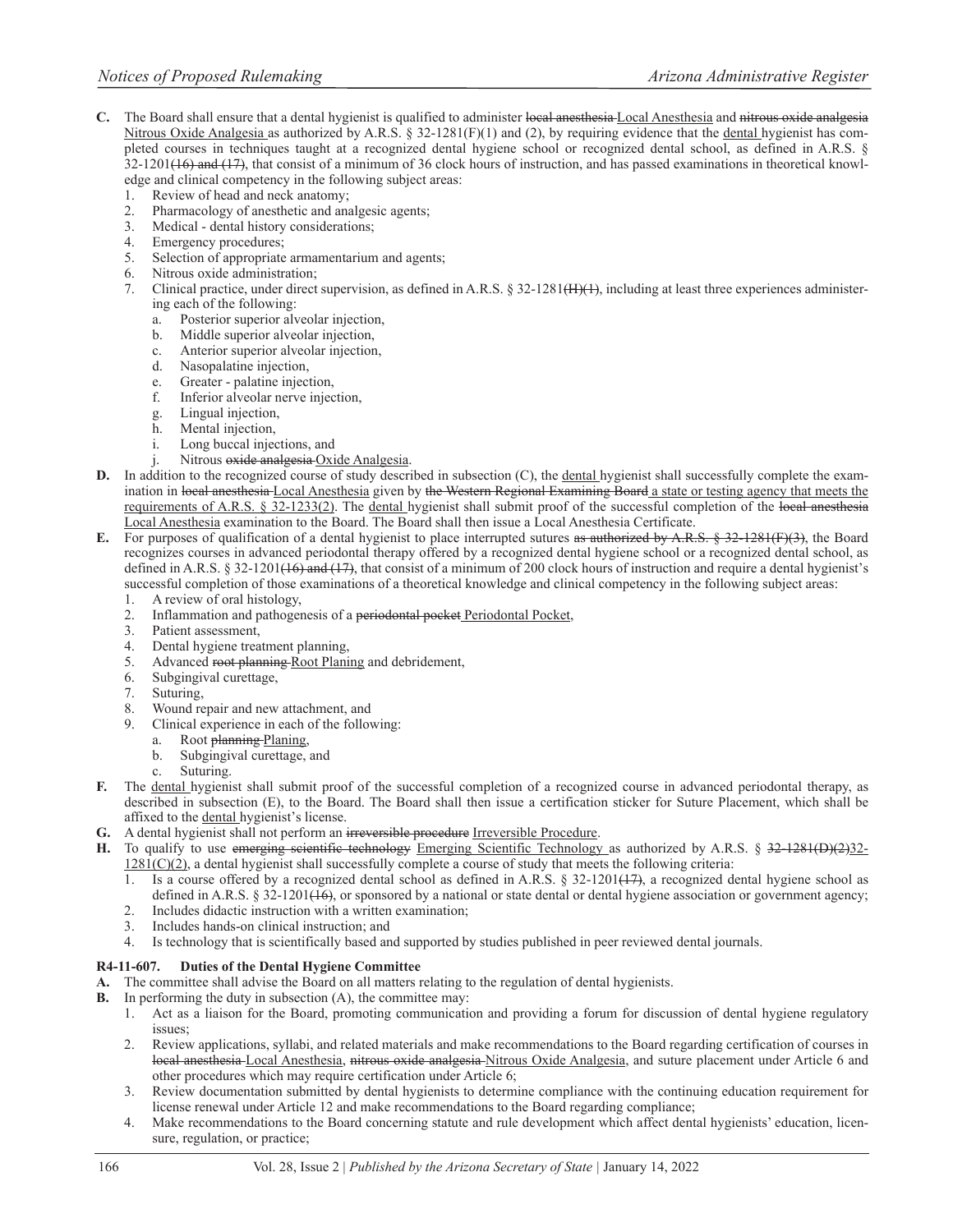- 5. Provide advice to the Board on standards and scope of practice which affect dental hygiene practice;
- 6. Provide ad hoc committees to the Board upon request;
- 7. Request that the Board consider recommendations of the committee at the next regularly scheduled Board meeting; and
- 8. Make recommendations to the Board for approval of dental hygiene consultants.
- **C.** Committee members who are licensed dentists or dental hygienists may serve as Western Regional Examining Board (WREB) dental hygiene examiners or Board consultants.
- **D.** The committee shall meet at least two times per calendar year. The chairperson or the president of the Board, or their respective designees, may call a meeting of the committee.
- **E.** The Board may assign additional duties to the committee.

#### **R4-11-608. Dental Hygiene Consultants**

After submission of a current curriculum vitae or resume and approval by the Board, dental hygiene consultants may:

- 1. Act as Western Regional Examining Board (WREB) dental hygiene examiners for the clinical portion of the dental hygiene examination;
- 2. Act as Western Regional Examining Board (WREB) dental hygiene examiners for the local anesthesia Local Anesthesia portion of the dental hygiene examination;
- 3. Participate in Board-related procedures, including elinical evaluations Clinical Evaluations, investigation of complaints concerning infection control, insurance fraud, or the practice of supervised personnel, and any other procedures not directly related to evaluating a dentist's quality of care; and
- 4. Participate in onsite office evaluations for infection control, as part of a team.

# **R4-11-609. Affiliated Practice**

- **A.** To perform dental hygiene services under an affiliated practice relationship pursuant to A.R.S. § 32-128932-1289.01, a dental hygienist shall:
	- 1. Provide evidence to the Board of successfully completing a total of 12 hours of recognized continuing dental education Recognized Continuing Dental Education that consists of the following subject areas:
		- a. A minimum of four hours in medical emergencies; and
		- b. A minimum of eight hours in at least two of the following areas:
			- i. Pediatric or other special health care needs,
				- ii. Preventative dentistry, or
			- iii. Public health community-based dentistry, and
	- 2. Hold a current certificate in basic cardiopulmonary resuscitation (CPR).
- **B.** A dental hygienist shall complete the required continuing dental education before entering an affiliated practice relationship. The dental hygienist shall complete the continuing dental education in subsection (A) before renewing the dental hygienist's license. The dental hygienist may take the continuing dental education online but shall not exceed the allowable hours indicated in R4-11-1209(B)(1).
- **C.** To comply with A.R.S. § 32-1289(E) and (F) 32-1287(B) and this Section, a dental hygienist shall submit a completed affidavit on a form supplied by the Board office. Board staff shall review the affidavit to determine compliance with all requirements.
- **D.** A dental hygienist who practices or applies to practice under an affiliated practice relationship shall ensure that all signatures in an affiliated practice agreement, amendment, notification, and affidavit are notarized.
- **E.D.** Each affiliated practice dentist shall be available telephonically or electronically during the business hours of the affiliated practice dental hygienist to provide an appropriate level of contact, communication, and consultation.
- F.E. The affiliated practice agreement shall include a provision for a substitute dentist, to cover an extenuating circumstance that renders the affiliated practice dentist unavailable for contact, communication, and consultation with the affiliated practice dental hygienist.

# **ARTICLE 9. RESTRICTED PERMITS**

#### **R4-11-901. Application for Restricted Permit**

- **A.** An applicant for a restricted permit shall provide the following information and documentation on a form provided by the Board:
	- 1. A sworn statement of the applicant's qualifications for a restricted permit;
	- 2. A photograph of the applicant that is no more than six months old;
	- 3. A letter of endorsement from any other jurisdiction in which an applicant is licensed or certified verifying that the applicant is licensed or certified in that jurisdiction, sent directly from that jurisdiction to the Board;
	- 4. If the applicant is in the military or employed by the United States government, a A-letter of endorsement from the applicant's commanding officer or superior supervisor verifying the applicant is licensed or certified by the military or United States government if the applicant is in the military or employed by the United States government;
	- 5. A copy of the applicant's current cardiopulmonary resuscitation certification that meets the requirements of R4-11-301(A)(6); and
	- 6. A copy of the applicant's pending contract with a charitable dental clinic or organization-Charitable Dental Clinic or Organization offering dental or dental hygiene services.
- **B.** The Board may request that an applicant provide a copy of a certified document that indicates the reason for a name change if the applicant's application contains different names.

# **ARTICLE 13. GENERAL ANESTHESIA AND SEDATION**

# **R4-11-1301. General Anesthesia and Deep Sedation**

- A. Before administering general anesthesia General Anesthesia, or deep sedation Deep Sedation by any means, in a dental office or dental clinic, a dentist shall possess a Section 1301 permit Permit issued by the Board. The dentist may renew a Section 1301 permit Permit every five years by complying with R4-11-1307.
- **B.** To obtain or renew a Section 1301 permit Permit, a dentist shall: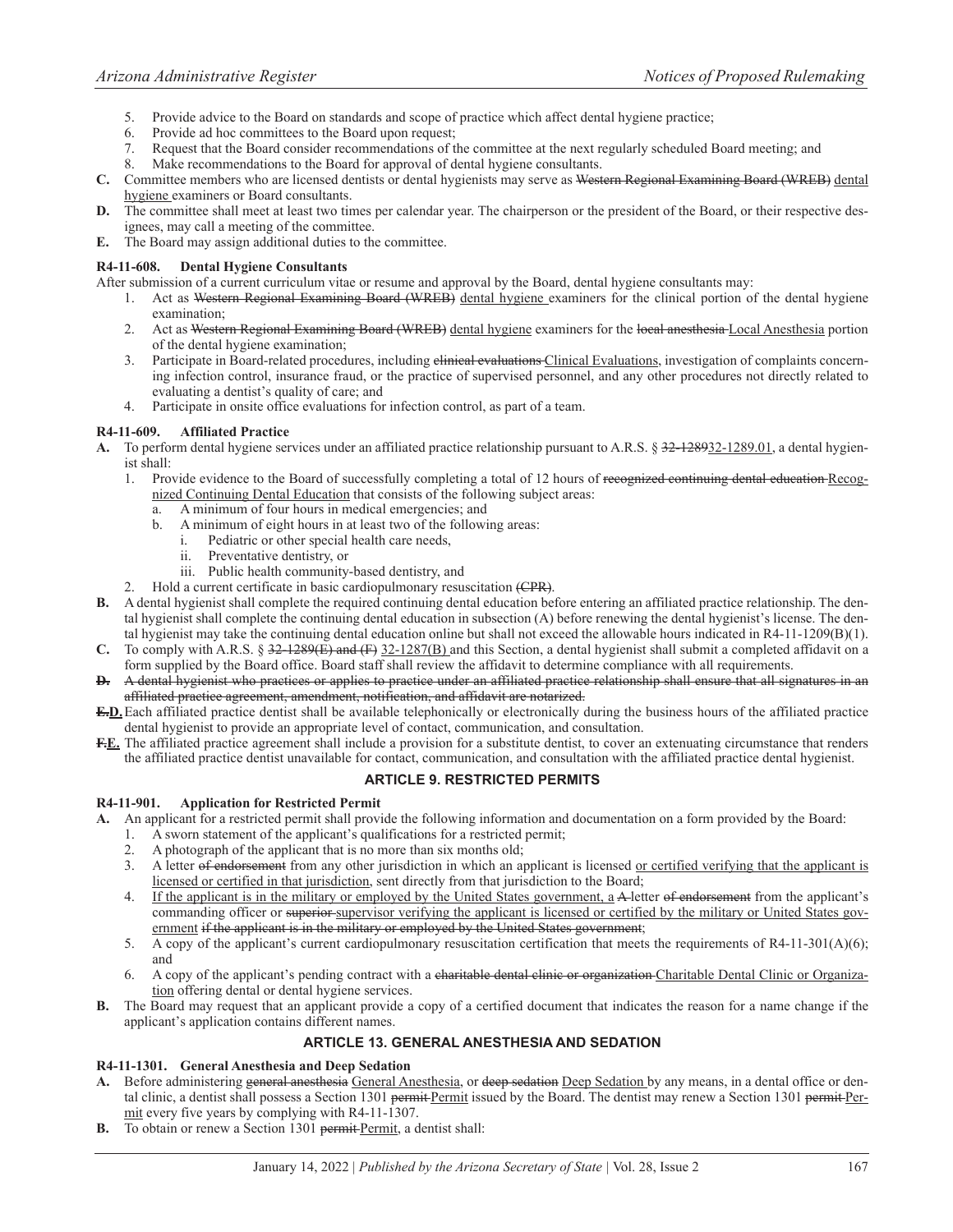- 1. Submit a completed application on a form provided by the Board office that, in addition to the requirements of subsections (B)(2) and (3), and R4-11-1307, includes:
	- a. General information about the applicant such as:
		- i. Name;
		- ii. Home and office addresses and telephone numbers;
		- iii. Limitations of practice;
		- iv. Hospital affiliations;
		- v. Denial, curtailment, revocation, or suspension of hospital privileges;
		- vi. Denial of membership in, denial of renewal of membership in, or disciplinary action by a dental organization; and
		- vii. Denial of licensure by, denial of renewal of licensure by, or disciplinary action by a dental regulatory body; and
	- b. The dentist's dated and signed affidavit stating that the information provided is true, and that the dentist has read and complied with the Board's statutes and rules;
- 2. On forms provided by the Board, provide a dated and signed affidavit attesting that any office or dental clinic where the dentist will administer general anesthesia General Anesthesia or deep sedation Deep Sedation:
	- Contains the following properly operating equipment and supplies during the provision of general anesthesia General Anesthesia and deep sedation Deep Sedation:
		- i. Emergency drugs Drugs;
		- ii. Electrocardiograph monitor;
		- iii. Pulse oximeter;
		- iv. Cardiac defibrillator or automated external defibrillator (AED);
		- v. Positive pressure oxygen and supplemental oxygen;
		- vi. Suction equipment, including endotracheal, tonsillar, or pharyngeal and emergency backup medical suction device;
		- vii. Laryngoscope, multiple blades, backup batteries, and backup bulbs;
		- viii. Endotracheal tubes and appropriate connectors;
		- ix. Magill forceps;
		- x. Oropharyngeal and nasopharyngeal airways;
		- xi. Auxiliary lighting;
		- xii. Stethoscope; and
		- xiii. Blood pressure monitoring device; and
	- b. Maintains a staff of supervised personnel capable of handling procedures, complications, and emergency incidents. All personnel involved in administering and monitoring general anesthesia General Anesthesia or deep sedation Deep Sedation shall hold a current course completion confirmation in cardiopulmonary resuscitation (CPR) Health Care Provider Level healthcare provider level;
- 3. Hold a valid license to practice dentistry in this state;
- 4. Maintain a current permit to prescribe and administer controlled substances Controlled Substances in this state issued by the United States Drug Enforcement Administration; and
- 5. Provide confirmation of completing coursework within the two years prior to submitting the permit application in one or more of the following:
	- a. Advanced cardiac life support (ACLS) from the American Heart Association or another agency that follows the same procedures, standards, and techniques for training as the American Heart Association;
	- b. Pediatric advanced life support (PALS) in a practice treating pediatric patients; or
	- A recognized continuing education course in advanced airway management.
- **C.** Initial applicants shall meet one or more of the following conditions by submitting to the Board verification of meeting the condition directly from the issuing institution:
	- 1. Complete, within the three years before submitting the permit application, a full credit load, as defined by the training program, during one calendar year of training, in anesthesiology or related academic subjects, beyond the undergraduate dental school level in a training program described in R4-11-1306(A), offered by a hospital accredited by the Joint Commission on Accreditation of Hospitals Organization, or sponsored by a university accredited by the American Dental Association Commission on Dental Accreditation;
	- 2. Be, within the three years before submitting the permit application, a Diplomate of the American Board of Oral and Maxillofacial Surgeons or eligible for examination by the American Board of Oral and Maxillofacial surgeons, a Fellow of the American Association of Oral and Maxillofacial surgeons, a Fellow of the American Dental Society of Anesthesiology, a Diplomate of the National Dental Board of Anesthesiology, or a Diplomate of the American Dental Board of Anesthesiology; or
	- 3. For an applicant who completed the requirements of subsections  $(C)(1)$  or  $(C)(2)$  more than three years before submitting the permit application, provide the following documentation:
		- a. On a form provided by the Board, a written affidavit affirming that the applicant has administered general anesthesia General Anesthesia or deep sedation Deep Sedation to a minimum of 25 patients within the year before submitting the permit application or 75 patients within the last five years before submitting the permit application;
		- b. A copy of the general anesthesia General Anesthesia or deep sedation Deep Sedation permit in effect in another state or certification of military training in general anesthesia General Anesthesia or deep sedation Deep Sedation from the applicant's commanding officer; and
		- c. On a form provided by the Board, a written affidavit affirming the completion of 30 clock hours of continuing education taken within the last five years as outlined in  $R4-11-1306(B)(1)(a)$  through (f).
- **D.** After submitting the application and written evidence of compliance with requirements in subsection (B) and, if applicable, subsection (C) to the Board, the applicant shall schedule an onsite evaluation by the Board during which the applicant shall administer gen-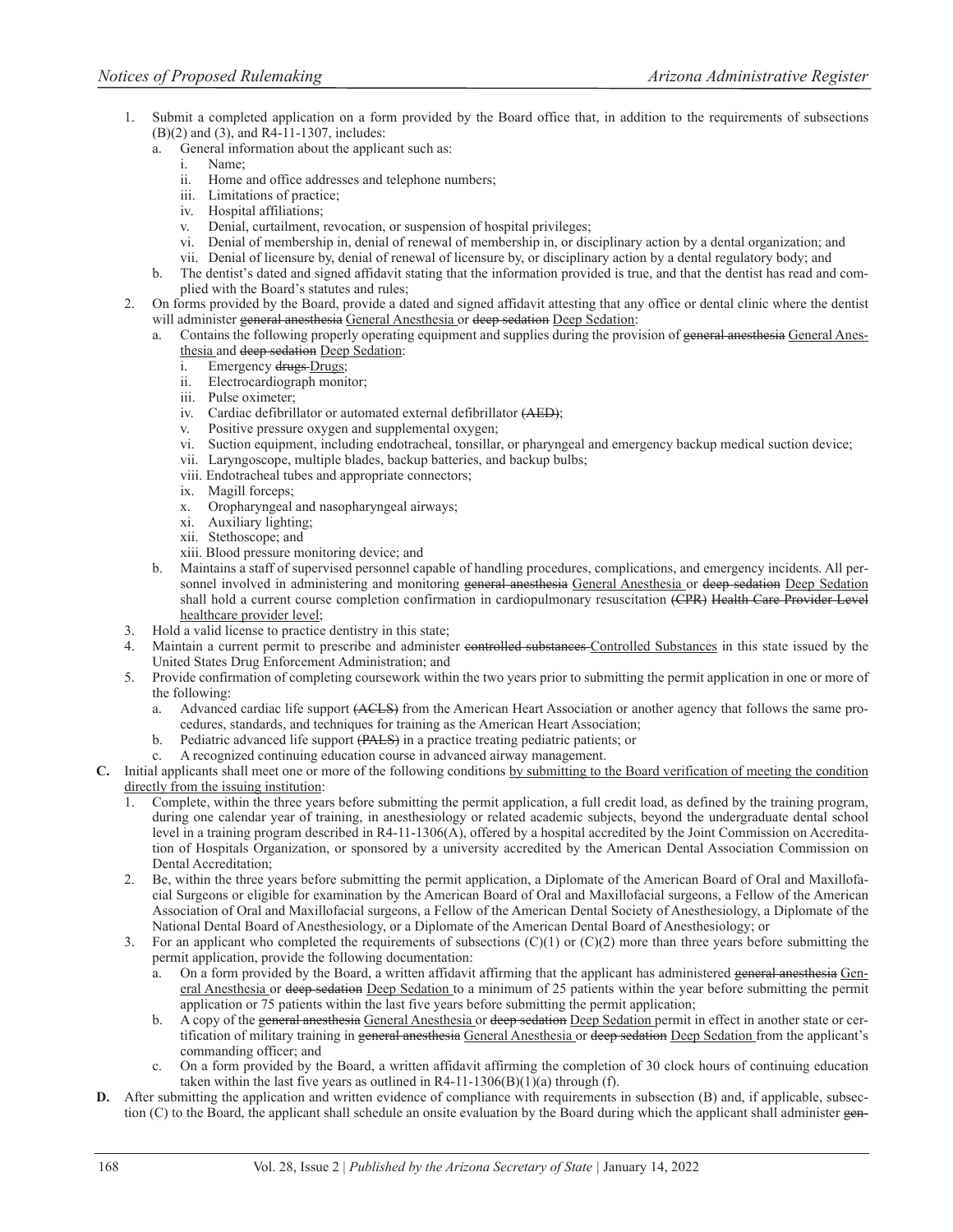eral anesthesia General Anesthesia or deep sedation Deep Sedation. After the applicant completes the application requirements and successfully completes the onsite evaluation, a Section 1301 permit Permit shall be issued to the applicant.

- 1. The onsite evaluation team shall consist of:
	- a. Two dentists who are Board members, or Board designees for initial applications; or
	- One dentist who is a Board member or Board designee for renewal applications.
- 2. The onsite team shall evaluate the following:
	- The availability of equipment and personnel as specified in subsection  $(B)(2)$ ;
	- b. Proper administration of general anesthesia General Anesthesia or deep sedation Deep Sedation to a patient by the applicant in the presence of the evaluation team;
	- c. Successful responses by the applicant to oral examination questions from the evaluation team about patient management, medical emergencies, and emergency medications;
	- d. Proper documentation of controlled substances Controlled Substances, that includes a perpetual inventory log showing the receipt, administration, dispensing, and destruction of controlled substances Controlled Substances;
	- e. Proper recordkeeping as specified in subsection (E) by reviewing the records generated for the patient specified in subsection  $(D)(2)(b)$ ; and
	- f. For renewal applicants, records supporting continued competency as specified in R4-11-1306.
- 3. The evaluation team shall recommend one of the following:
	- a. Pass. Successful completion of the onsite evaluation;
	- b. Conditional Approval for failing to have appropriate equipment, proper documentation of controlled substances Controlled Substances, or proper recordkeeping. The applicant must submit proof of correcting the deficiencies before a permit is issued;
	- c. Category 1 Evaluation Failure. The applicant must review the appropriate subject matter and schedule a subsequent evaluation by two Board Members or Board designees not less than 30 days from the failed evaluation. An example is failure to recognize and manage one emergency;
	- d. Category 2 Evaluation Failure. The applicant must complete Board approved continuing education in subject matter within the scope of the onsite evaluation as identified by the evaluators and schedule a subsequent evaluation by two Board Members or Board designees not less than 60 days from the failed evaluation. An example is failure to recognize and manage more than one emergency; or
	- e. Category 3 Evaluation Failure. The applicant must complete Board approved remedial continuing education with the subject matter outlined in R4-11-1306 as identified by the evaluators and reapply not less than 90 days from the failed evaluation. An example is failure to recognize and manage an anesthetic urgency.
- 4. The onsite evaluation of an additional dental office or dental clinic in which general anesthesia General Anesthesia or deep sedation Deep Sedation is administered by an existing Section 1301 permit Permit holder may be waived by the Board staff upon receipt in the Board office of an affidavit verifying compliance with subsection (D)(2)(a).
- 5. A Section 1301 mobile permit may be issued if a Section 1301 permit Permit holder travels to dental offices or dental clinics to provide anesthesia or deep sedation Deep Sedation. The applicant must submit a completed affidavit verifying:
	- a. That the equipment and supplies for the provision of anesthesia or deep sedation Deep Sedation as required in subsection  $(B)(2)(a)$  either travel with the Section 1301 permit Permit holder or are in place and in appropriate condition at the dental office or dental clinic where anesthesia or deep sedation Deep Sedation is provided, and
	- b. Compliance with subsection  $(B)(2)(b)$ .
- **E.** A Section 1301 permit Permit holder shall keep an anesthesia or deep sedation Deep Sedation record for each general anesthesia General Anesthesia and deep sedation Deep Sedation procedure that includes the following entries:
	- 1. Pre-operative and post-operative electrocardiograph documentation;
	- 2. Pre-operative, intra-operative, and post-operative pulse oximeter documentation;
	- 3. Pre-operative, intra-operative, and post-operative blood pressure and vital sign documentation;
	- 4. A list of all medications given, with dosage and time intervals, and route and site of administration;
	- 5. Type of catheter or portal with gauge;
	- 6. Indicate nothing by mouth or time of last intake of food or water;
	- 7. Consent form; and
	- 8. Time of discharge and status, including name of escort.
- The Section 1301 permit Permit holder, for intravenous access, shall use a new infusion set, including a new infusion line and new bag of fluid, for each patient.
- G. The Section 1301 permit Permit holder shall utilize supplemental oxygen for patients receiving general anesthesia General Anesthesia or deep sedation Deep Sedation for the duration of the procedure.
- H. The Section 1301 permit Permit holder shall continuously supervise the patient from the initiation of anesthesia or deep sedation Deep Sedation until termination of the anesthesia or deep sedation Deep Sedation procedure and oxygenation, ventilation, and circulation are stable. The Section 1301 permit Permit holder shall not commence with the administration of a subsequent anesthetic case until the patient is in monitored recovery or meets the guidelines for discharge.
- **I.** A Section 1301 permit Permit holder may employ the following health care professionals to provide anesthesia or sedation services and shall ensure that the health care professional continuously supervises the patient from the administration of anesthesia or sedation until termination of the anesthesia or sedation procedure and oxygenation, ventilation, and circulation are stable:
	- 1. An allopathic or osteopathic physician currently licensed in Arizona by the Arizona Medical Board or the Arizona Board of Osteopathic Examiners who has successfully completed a residency program in anesthesiology approved by the American Council on Graduate Medical Education (ACGME) or the American Osteopathic Association (AOA) or who is certified by either the American Board of Anesthesiology or the American Osteopathic Board of Anesthesiology and is credentialed with anesthesia privileges through an Arizona licensed medical facility, or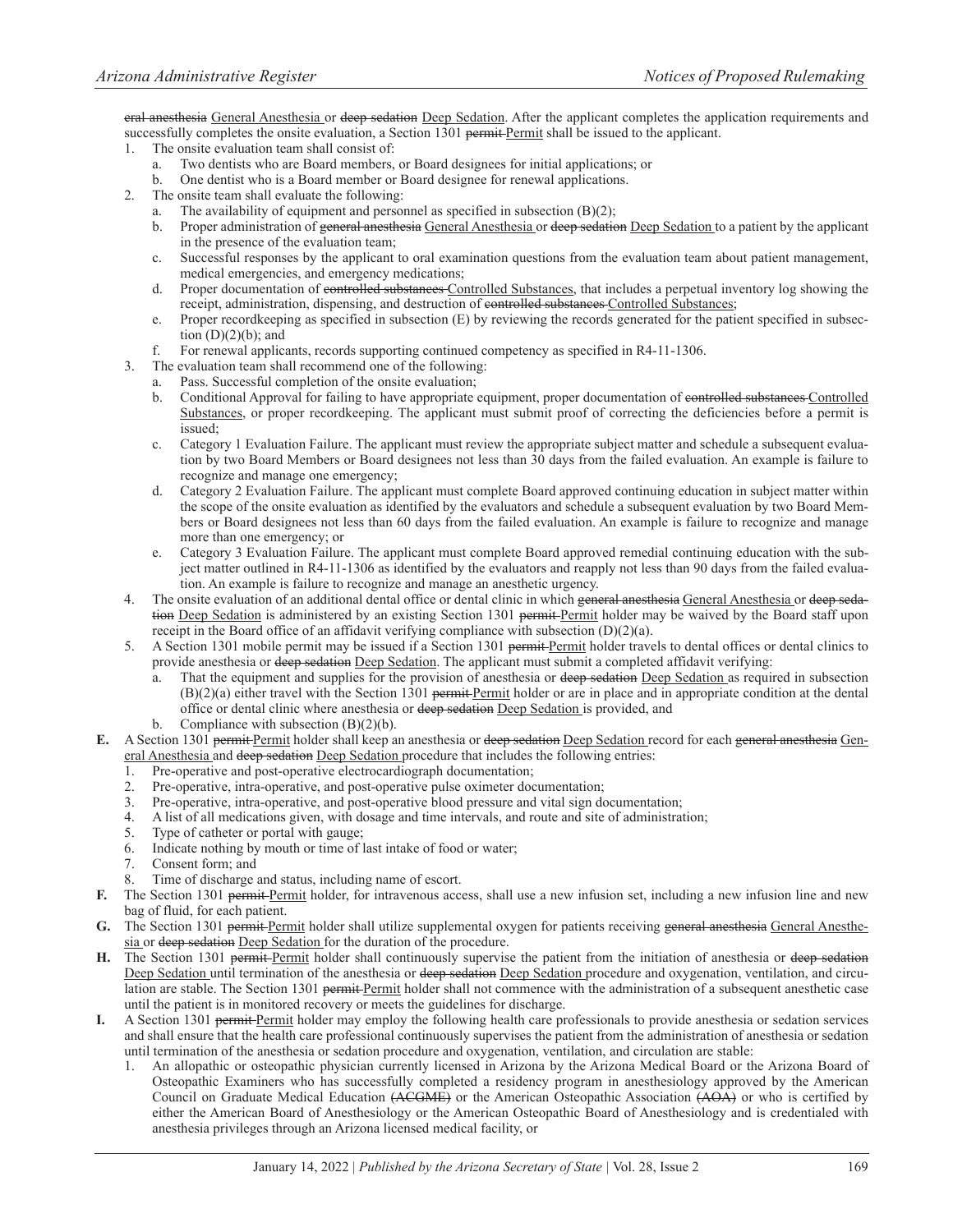- 2. A Certified Registered Nurse Anesthetist (CRNA) currently licensed in Arizona who provides services under the Nurse Practice Act in A.R.S. Title 32, Chapter 15.
- **J.** A Section 1301 permit Permit holder may also administer parenteral sedation without obtaining a Section 1302 permit Permit.

# **R4-11-1302. Parenteral Sedation**

- A. Before administering parenteral sedation in a dental office or dental clinic, a dentist shall possess a Section 1302 permit Permit issued
	- by the Board. The dentist may renew a Section 1302 permit-Permit every five years by complying with R4-11-1307.
	- 1. A Section 1301 permit Permit holder may also administer parenteral sedation.
	- 2. A Section 1302 permit Permit holder shall not administer or employ any agents which have a narrow margin for maintaining consciousness including, but not limited to, ultra-short acting barbiturates, propofol, parenteral ketamine, or similarly acting drugs Drugs, agents, or techniques, or any combination thereof that would likely render a patient deeply sedated, generally anesthetized or otherwise not meeting the conditions of moderate sedation-Moderate Sedation.
- **B.** To obtain or renew a Section 1302 permit Permit, the dentist shall:
	- 1. Submit a completed application on a form provided by the Board office that, in addition to the requirements of subsections (B)(2) and (3) and R4-11-1307, includes:
		- a. General information about the applicant such as:
			- i. Name;
			- ii. Home and office addresses and telephone numbers;
			- iii. Limitations of practice;
			- iv. Hospital affiliations;
			- v. Denial, curtailment, revocation, or suspension of hospital privileges;
			- vi. Denial of membership in, denial of renewal of membership in, or disciplinary action by a dental organization; and
			- vii. Denial of licensure by, denial of renewal of licensure by, or disciplinary action by a dental regulatory body; and
		- b. The dentist's dated and signed affidavit stating that the information provided is true, and that the dentist has read and complied with the Board's statutes and rules;
	- 2. On forms provided by the Board, provide a dated and signed affidavit attesting that any dental office or dental clinic where the dentist will administer parenteral sedation by intravenous or intramuscular route:
		- a. Contains the following properly operating equipment and supplies during the provision of parenteral sedation by the permit holder or general anesthesiaGeneral Anesthesia or deep sedationDeep Sedation by a physician anesthesiologist or Certified Registered Nurse Anesthetist (CRNA):
			- i. Emergency drugs-Drugs;
			- ii. Positive pressure oxygen and supplemental oxygen;
			- iii. Stethoscope;<br>iv. Suction equip
			- Suction equipment, including tonsillar or pharyngeal and emergency backup medical suction device;
			- v. Oropharyngeal and nasopharyngeal airways;
			- vi. Pulse oximeter;
			- vii. Auxiliary lighting;
			- viii. Blood pressure monitoring device; and
			- ix. Cardiac defibrillator or automated external defibrillator (AED); and
		- b. Maintains a staff of supervised personnel capable of handling procedures, complications, and emergency incidents, including at least one staff member who:
			- i. Holds a current course completion confirmation in cardiopulmonary resuscitation(CPR) health eare healthcare provider level;
			- ii. Is present during the parenteral sedation procedure; and
			- iii. After the procedure, monitors the patient until discharge;
	- 3. Hold a valid license to practice dentistry in this state;
	- 4. Maintain a current permit to prescribe and administer controlled substances Controlled Substances in this state issued by the United States Drug Enforcement Administration;
	- 5. Provide confirmation of completing coursework within the two years prior to submitting the permit application in one or more of the following:
		- a. Advanced cardiac life support (ACLS) from the American Heart Association or another agency that follows the same procedures, standards, and techniques for training as the American Heart Association;
		- b. Pediatric advanced life support (PALS) in a practice treating pediatric patients; or
		- c. A recognized continuing education course in advanced airway management.
- **C.** Initial applicants shall meet one of the following conditions by submitting to the Board verification of meeting the condition directly from the issuing institution:
	- 1. Successfully complete Board-recognized undergraduate, graduate, or postgraduate education within the three years before submitting the permit application, that includes the following:
		- a. Sixty  $(60)$  diductic hours of basic parenteral sedation to include:
			- i. Physical evaluation;
			- ii. Management of medical emergencies;
			- iii. The importance of and techniques for maintaining proper documentation; and
			- iv. Monitoring and the use of monitoring equipment; and
		- b. Hands-on administration of parenteral sedative medications to at least 20 patients in a manner consistent with this Section; or
	- 2. An applicant who completed training in parenteral sedation more than three years before submitting the permit application shall provide the following documentation: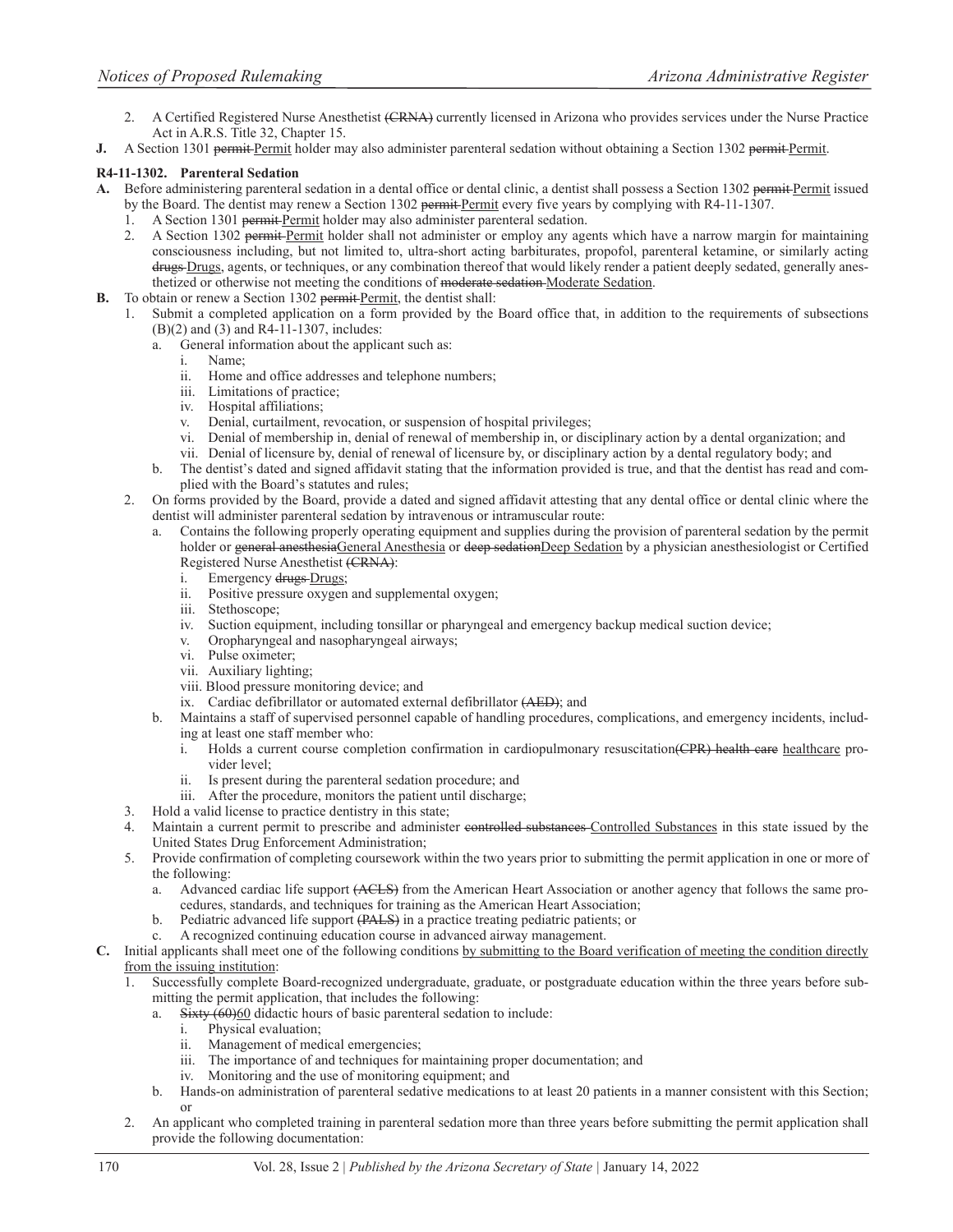- a. On a form provided by the Board, a written affidavit affirming that the applicant has administered parenteral sedation to a minimum of 25 patients within the year or 75 patients within the last five years before submitting the permit application;
- b. A copy of the parenteral sedation permit in effect in another state or certification of military training in parenteral sedation from the applicant's commanding officer; and
- c. On a form provided by the Board, a written affidavit affirming the completion of 30 clock hours of continuing education taken within the last five years as outlined in  $R4-11-1306(B)(1)(b)$  through (f).
- **D.** After submitting the application and written evidence of compliance with requirements outlined in subsection (B) and, if applicable, subsection (C) to the Board, the applicant shall schedule an onsite evaluation by the Board during which the applicant shall administer parenteral sedation. After the applicant completes the application requirements and successfully completes the onsite evaluation, the Board shall issue a Section 1302 permit Permit to the applicant.
	- 1. The onsite evaluation team shall consist of:
		- a. Two dentists who are Board members, or Board designees for initial applications, or
		- b. One dentist who is a Board member or Board designee for renewal applications.
	- 2. The onsite team shall evaluate the following:
		- a. The availability of equipment and personnel as specified in subsection (B)(2);
		- b. Proper administration of parenteral sedation to a patient by the applicant in the presence of the evaluation team;
		- c. Successful responses by the applicant to oral examination questions from the evaluation team about patient management, medical emergencies, and emergency medications;
		- d. Proper documentation of controlled substances Controlled Substances, that includes a perpetual inventory log showing the receipt, administration, dispensing, and destruction of all controlled substances Controlled Substances;
		- e. Proper recordkeeping as specified in subsection (E) by reviewing the records generated for the patient receiving parenteral sedation as specified in subsection (D)(2)(b); and
		- For renewal applicants, records supporting continued competency as specified in R4-11-1306.
	- 3. The evaluation team shall recommend one of the following:
		- Pass. Successful completion of the onsite evaluation;
		- b. Conditional Approval for failing to have appropriate equipment, proper documentation of controlled substances Controlled Substances, or proper recordkeeping. The applicant must submit proof of correcting the deficiencies before a permit is issued;
		- c. Category 1 Evaluation Failure. The applicant must review the appropriate subject matter and schedule a subsequent evaluation by two Board Members or Board designees not less than 30 days from the failed evaluation. An example is failure to recognize and manage one emergency;
		- d. Category 2 Evaluation Failure. The applicant must complete Board approved continuing education in subject matter within the scope of the onsite evaluation as identified by the evaluators and schedule a subsequent evaluation by two Board Members or Board designees not less than 60 days from the failed evaluation. An example is failure to recognize and manage more than one emergency; or
		- e. Category 3 Evaluation Failure. The applicant must complete Board approved remedial continuing education with the subject matter outlined in R4-11-1306 as identified by the evaluators and reapply not less than 90 days from the failed evaluation. An example is failure to recognize and manage an anesthetic urgency.
	- 4. The onsite evaluation of an additional dental office or dental clinic in which parenteral sedation is administered by an existing Section 1302 permit Permit holder may be waived by the Board staff upon receipt in the Board office of an affidavit verifying compliance with subsection  $(D)(2)(a)$ .
	- 5. A Section 1302 mobile permit may be issued if a Section 1302 permit-Permit holder travels to dental offices or dental clinics to provide parenteral sedation. The applicant must submit a completed affidavit verifying:
		- That the equipment and supplies for the provision of parenteral sedation as required in  $R4-11-1302(B)(2)(a)$  either travel with the Section 1302 permit Permit holder or are in place and in appropriate working condition at the dental office or dental clinic where parenteral sedation is provided, and
		- b. Compliance with  $R4-11-1302(B)(2)(b)$ .
- **E.** A Section 1302 permit Permit holder shall keep a parenteral sedation record for each parenteral sedation procedure that:
	- 1. Includes the following entries:
		- a. Pre-operative, intra-operative, and post-operative pulse oximeter documentation;
		- b. Pre-operative, intra-operative, and post-operative blood pressure and vital sign documentation;
		- c. A list of all medications given, with dosage and time intervals and route and site of administration;
		- d. Type of catheter or portal with gauge;
		- e. Indicate nothing by mouth or time of last intake of food or water;
		- f. Consent form; and
		- Time of discharge and status, including name of escort; and
	- 2. May include pre-operative and post-operative electrocardiograph report.
- **F.** The Section 1302 permit Permit holder shall establish intravenous access on each patient receiving parenteral sedation utilizing a new infusion set, including a new infusion line and new bag of fluid.
- G. The Section 1302 permit Permit holder shall utilize supplemental oxygen for patients receiving parenteral sedation for the duration of the procedure.
- **H.** The Section 1302 permit Permit holder shall continuously supervise the patient from the initiation of parenteral sedation until termination of the parenteral sedation procedure and oxygenation, ventilation and circulation are stable. The Section 1302 permit Permit holder shall not commence with the administration of a subsequent anesthetic case until the patient is in monitored recovery or meets the guidelines for discharge.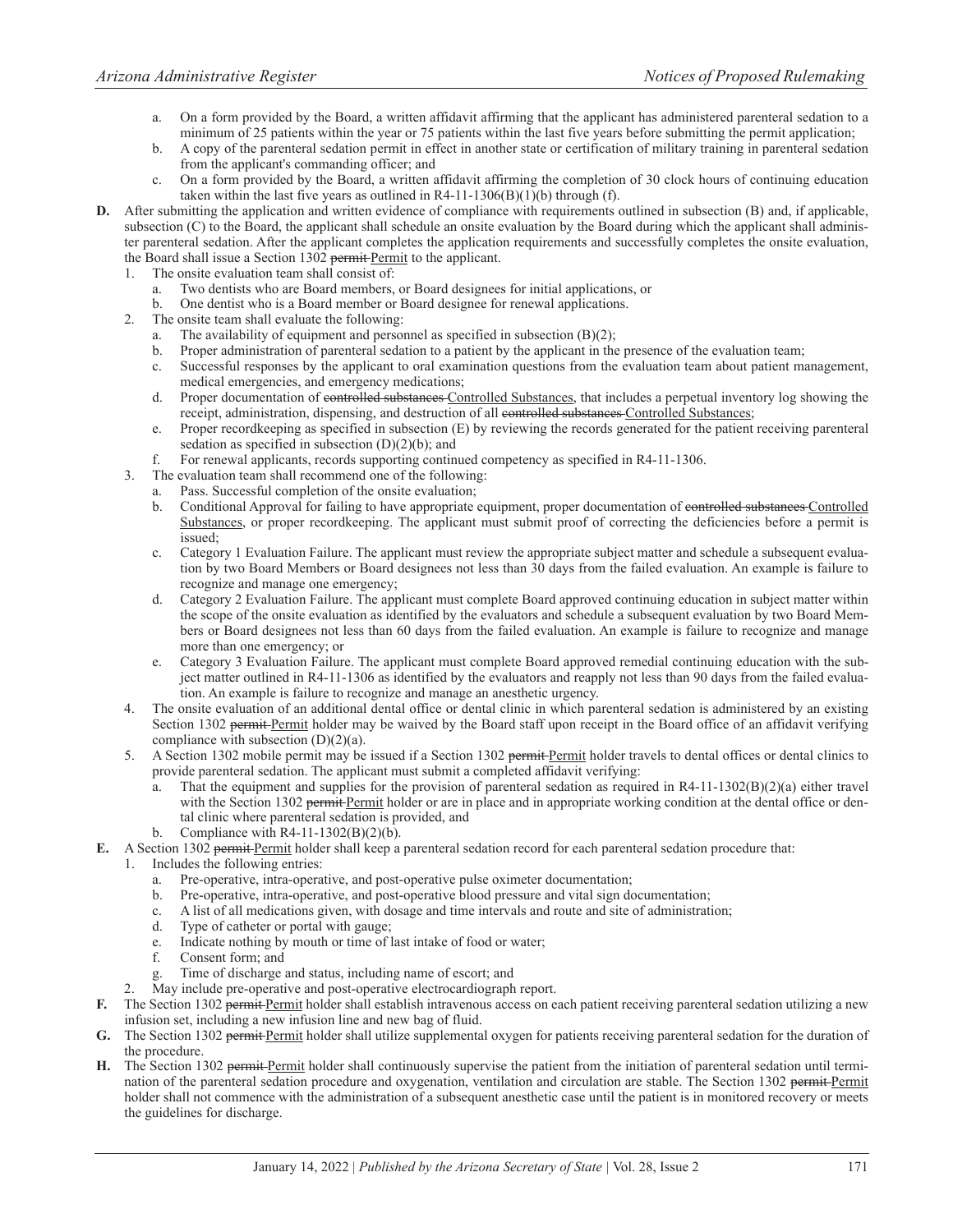**I.** A Section 1302 permit Permit holder may employ a health care professional as specified in R4-11-1301(I).

#### **R4-11-1303. Oral Sedation**

- A. Before administering oral sedation Oral Sedation in a dental office or dental clinic, a dentist shall possess a Section 1303 permit Permit issued by the Board. The dentist may renew a Section 1303 permit Permit every five years by complying with R4-11-1307.
	- A Section 1301 permit Permit holder or Section 1302 permit Permit holder may also administer oral sedation Oral Sedation without obtaining a Section 1303 permit Permit.
	- 2. The administration of a single drug Drug for minimal sedation Minimal Sedation does not require a Section 1303 permit Permit if:
		- a. The administered dose is within the Food and Drug Administration's (FDA) maximum recommended dose as printed in FDA the Food and Drug Administration's approved labeling for unmonitored home use;
			- i. Incremental multiple doses of the drug Drug may be administered until the desired effect is reached, but does not exceed the maximum recommended dose; and
			- ii. During minimal sedation Minimal Sedation, a single supplemental dose may be administered. The supplemental dose may not exceed one-half of the initial dose and the total aggregate dose may not exceed one and one-half times the FDA Food and Drug Administration's maximum recommended dose on the date of treatment; and
		- b. Nitrous oxide/oxygen may be administered in addition to the oral drug Drug as long as the combination does not exceed minimal sedation Minimal Sedation.
- **B.** To obtain or renew a Section 1303 permit Permit, a dentist shall:
	- Submit a completed application on a form provided by the Board office that, in addition to the requirements of subsections (B)(2) and (3) and R4-11-1307, includes:
		- a. General information about the applicant such as:
			- i. Name;
			- ii. Home and office addresses and telephone numbers;
			- iii. Limitations of practice;
			- iv. Hospital affiliations;
			- v. Denial, curtailment, revocation, or suspension of hospital privileges;
			- vi. Denial of membership in, denial of renewal of membership in, or disciplinary action by a dental organization; and
			- vii. Denial of licensure by, denial of renewal of licensure by, or disciplinary action by a dental regulatory body; and
		- b. The dentist's dated and signed affidavit stating that the information provided is true, and that the dentist has read and complied with the Board's statutes and rules;
	- 2. On forms provided by the Board, provide a dated and signed affidavit attesting that any dental office or dental clinic where the dentist will administer oral sedation Oral Sedation:
		- a. Contains the following properly operating equipment and supplies during the provision of sedation:
			- i. Emergency drugs Drugs;
			- ii. Cardiac defibrillator or automated external defibrillator (AED);
			- iii. Positive pressure oxygen and supplemental oxygen;
			- iv. Stethoscope;
			- v. Suction equipment, including tonsillar or pharyngeal and emergency backup medical suction device;
			- vi. Pulse oximeter;
			- vii. Blood pressure monitoring device; and
			- viii. Auxiliary lighting; and
		- b. Maintains a staff of supervised personnel capable of handling procedures, complications, and emergency incidents, including at least one staff member who:
			- i. Holds a current certificate in cardiopulmonary resuscitation (CPR) Health Care Provider Level healthcare provider level;
			- ii. Is present during the oral sedation Oral Sedation procedure; and
			- iii. After the procedure, monitors the patient until discharge;
	- 3. Hold a valid license to practice dentistry in this state;
	- 4. Maintain a current permit to prescribe and administer controlled substances Controlled Substances in this state issued by the United States Drug Enforcement Administration;
	- 5. Provide confirmation of completing coursework within the two years prior to submitting the permit application in one or more of the following:
		- a. Cardiopulmonary resuscitation (CPR) Health Care Provider Level healthcare provider level from the American Heart Association, American Red Cross, or another agency that follows the same procedures, standards, and techniques for training as the American Heart Association or American Red Cross;
		- b. Pediatric advanced life support (PALS) in a practice treating pediatric patients; or
		- c. A recognized continuing education course in advanced airway management.
- **C.** Initial applicants shall meet one of the following by submitting to the Board verification of meeting the condition directly from the issuing institution:
	- 1. Complete a Board-recognized post-doctoral residency program that includes documented training in oral sedation Oral Sedation within the last three years before submitting the permit application; or
	- Complete a Board recognized post-doctoral residency program that includes documented training in oral sedation Oral Sedation more than three years before submitting the permit application shall provide the following documentation:
		- On a form provided by the Board, a written affidavit affirming that the applicant has administered oral sedation Oral Sedation to a minimum of 25 patients within the year or 75 patients within the last five years before submitting the permit application;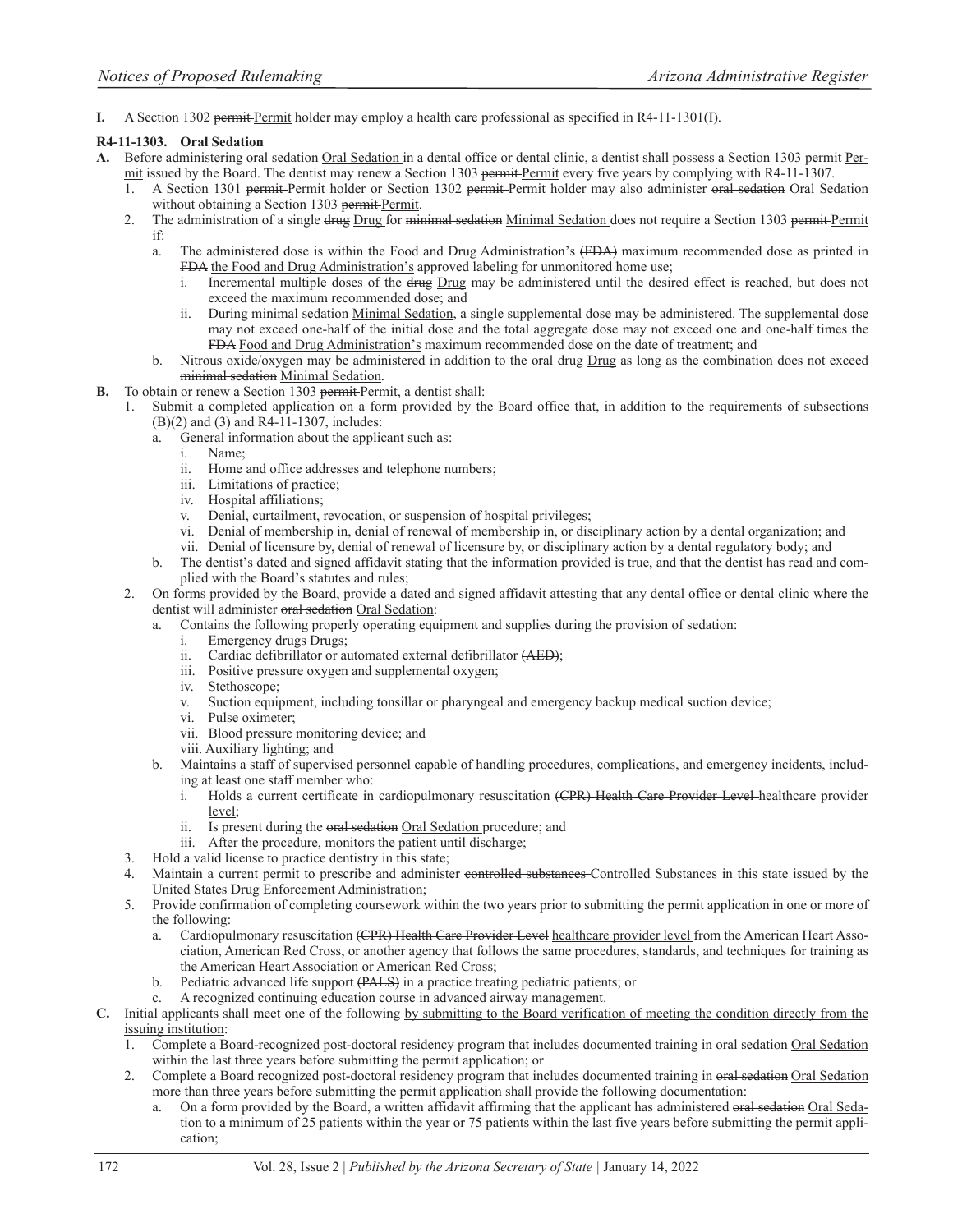- b. A copy of the oral sedation Oral Sedation permit in effect in another state or certification of military training in oral sedation Oral Sedation from the applicant's commanding officer; and
- c. On a form provided by the Board, a written affidavit affirming the completion of 30 hours of continuing education taken within the last five years as outlined in R4-11-1306(C)(1)(a) through (f); or
- 3. Provide proof of participation in 30 clock hours of Board-recognized undergraduate, graduate, or post-graduate education in oral sedation Oral Sedation within the three years before submitting the permit application that includes:
	- Training in basic oral sedation Oral Sedation,
	- b. Pharmacology,
	- c. Physical evaluation,
	- d. Management of medical emergencies,
	- e. The importance of and techniques for maintaining proper documentation, and
	- f. Monitoring and the use of monitoring equipment.
- **D.** After submitting the application and written evidence of compliance with requirements in subsection (B) and, if applicable, subsection (C) to the Board, the applicant shall schedule an onsite evaluation by the Board. After the applicant completes the application requirements and successfully completes the onsite evaluation, the Board shall issue a Section 1303 permit Permit to the applicant.
	- 1. The onsite evaluation team shall consist of:
		- a. For initial applications, two dentists who are Board members, or Board designees.
		- b. For renewal applications, one dentist who is a Board member, or Board designee.
	- 2. The onsite team shall evaluate the following:
		- a. The availability of equipment and personnel as specified in subsection (B)(2);
		- b. Successful responses by the applicant to oral examination questions from the evaluation team about patient management, medical emergencies, and emergency medications;
		- c. Proper documentation of controlled substances Controlled Substances, that includes a perpetual inventory log showing the receipt, administration, dispensing, and destruction of controlled substances Controlled Substances;
		- d. Proper recordkeeping as specified in subsection  $(E)$  by reviewing the forms that document the oral sedation Oral Sedation record; and
		- e. For renewal applicants, records supporting continued competency as specified in R4-11-1306.
	- 3. The evaluation team shall recommend one of the following:
		- Pass. Successful completion of the onsite evaluation;
			- b. Conditional Approval for failing to have appropriate equipment, proper documentation of controlled substance Controlled Substance, or proper recordkeeping. The applicant must submit proof of correcting the deficiencies before permit will be issued;
			- c. Category 1 Evaluation Failure. The applicant must review the appropriate subject matter and schedule a subsequent evaluation by two Board Members or Board designees not less than 30 days from the failed evaluation. An example is failure to recognize and manage one emergency; or
			- d. Category 2 Evaluation Failure. The applicant must complete Board approved continuing education in subject matter within the scope of the onsite evaluation as identified by the evaluators and schedule a subsequent evaluation by two Board Members or Board designees not less than 60 days from the failed evaluation. An example is failure to recognize and manage more than one emergency.
	- 4. The onsite evaluation of an additional dental office or dental clinic in which oral sedation Oral Sedation is administered by a Section 1303 permit Permit holder may be waived by the Board staff upon receipt in the Board office of an affidavit verifying compliance with subsection  $(D)(2)(a)$ .
	- 5. A Section 1303 mobile permit may be issued if the Section 1303 permit Permit holder travels to dental offices or dental clinics to provide oral sedation Oral Sedation. The applicant must submit a completed affidavit verifying:
		- a. That the equipment and supplies for the provision of oral sedation Oral Sedation as required in R4-11-1303(B)(2)(a) either travel with the Section 1303 permit Permit holder or are in place and in appropriate condition at the dental office or dental clinic where oral sedation Oral Sedation is provided, and
		- b. Compliance with  $R4-11-1303(B)(2)(b)$ .
- **E.** A Section 1303 permit Permit holder shall keep an oral sedation Oral Sedation record for each oral sedation Oral Sedation procedure that:
	- 1. Includes the following entries:
		- a. Pre-operative, intra-operative, and post-operative, pulse oximeter oxygen saturation and pulse rate documentation;
		- b. Pre-operative and post-operative blood pressure;
		- c. Documented reasons for not taking vital signs if a patient's behavior or emotional state prevents monitoring personnel from taking vital signs;
		- d. List of all medications given, including dosage and time intervals;
		- e. Patient's weight;
		- f. Consent form;
		- Special notes, such as, nothing by mouth or last intake of food or water; and
		- h. Time of discharge and status, including name of escort; and
	- 2. May include the following entries:
		- a. Pre-operative and post-operative electrocardiograph report; and
		- Intra-operative blood pressures.
- F. The Section 1303 permit Permit holder shall utilize supplemental oxygen for patients receiving oral sedation Oral Sedation for the duration of the procedure.